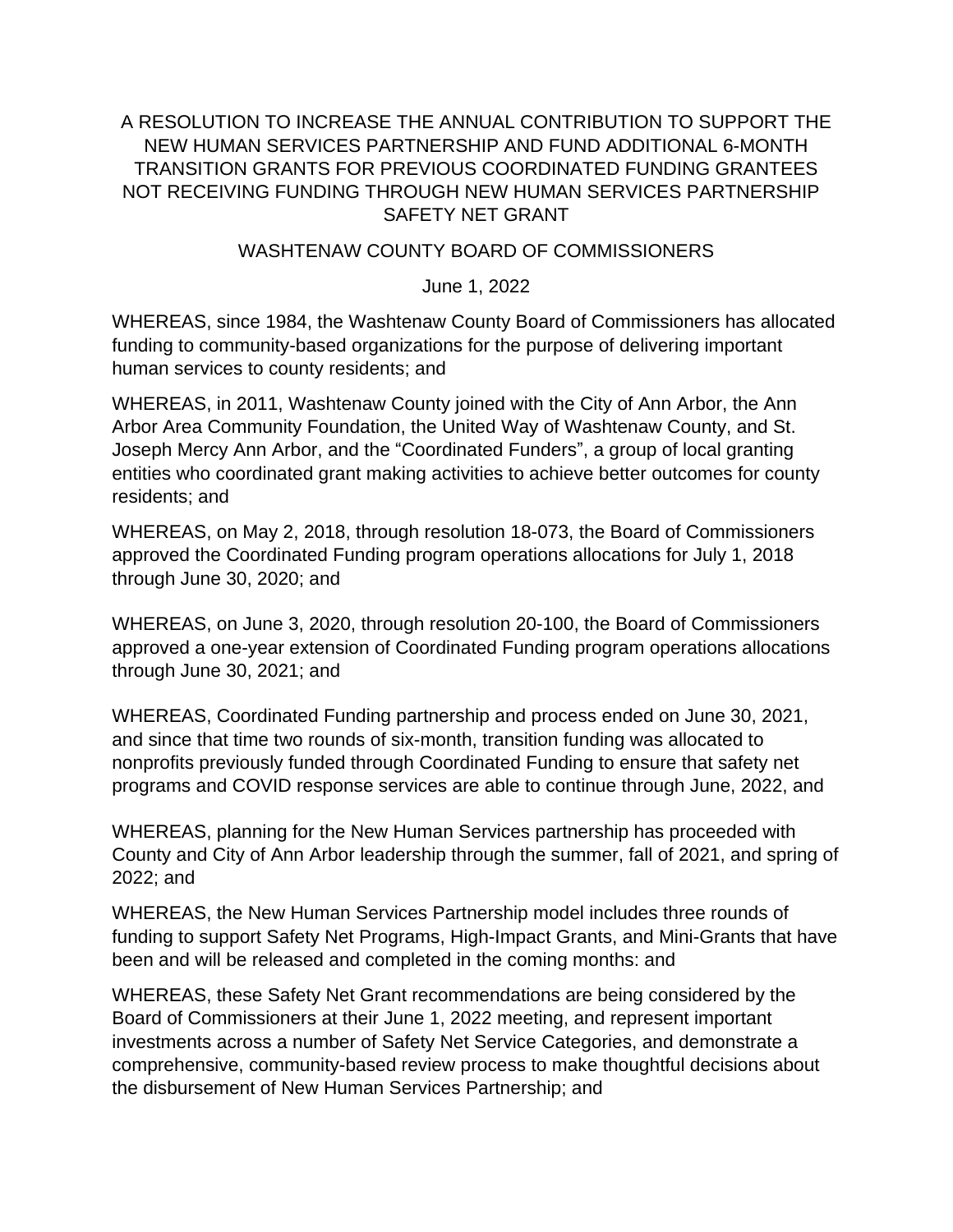WHEREAS, due to limitations in funding and the new structure, not all safety net service providers in Washtenaw County will be able to receive funding through the New Human Services Partnership; and

WHEREAS, some human service providers in Washtenaw County have not yet had the opportunity to pursue funding through the New Human Services Partnership, as the "High-Impact Grants" and "Mini-Grants" categories have not yet been opened; and

WHEREAS, to ensure adequate planning and discussion about the future support these unfunded, yet critical services, County Administration and staff are recommending an additional 6 months of transition funds for previous Coordinated Funding grantees to allow for the full implementation of the New Human Services Partnership; and

WHEREAS, by extending these transition grants through all three rounds of the New Human Service Partnership funding model, County Administration and Staff will be able to more accurately access gaps, identify funding sources, and expand additional funding rounds and opportunities as need;

NOW THEREFORE BE IT RESOLVED THAT the Washtenaw County Board of Commissioners hereby supports the goals and intentions of the New Human Services Partnership to intentionally fund evidence based and innovative programs that combat racism, poverty, and trauma by approving a structural increase of \$192,529 to the New Human Services Partnership, to be funded by the use of new tax revenues from the State of Michigan related to recreational marijuana.

BE IF FURTHER RESOLVED the Washtenaw County Board of Commissioners hereby authorizes the County Administrator to execute the contracts necessary to transfer funds to the entities and in the amounts identified in the following table, in consultation with corporation counsel; that these contracts each be for the period of July 1, 2022 through December 20, 2022; and that the \$1,519,311.50 in funding necessary for these contracts be non-structural and come from fund balance of the General Fund.

| Avalon Housing*                                                                                  | \$<br>161,756.50 |
|--------------------------------------------------------------------------------------------------|------------------|
| Aid in Milan                                                                                     | \$<br>9,500.00   |
| Alpha House/IHN**                                                                                | \$<br>53,625.00  |
| Ann Arbor Meals on Wheels                                                                        | \$<br>13,337.00  |
| Ann Arbor YMCA - The Collaborative - Ypsilanti YMCA<br><b>Early Childhood Development Center</b> | \$<br>48,750.00  |
| <b>Catholic Social Services*</b>                                                                 | \$<br>158,125.00 |
| <b>Community Action Network*</b>                                                                 | \$<br>77,482.50  |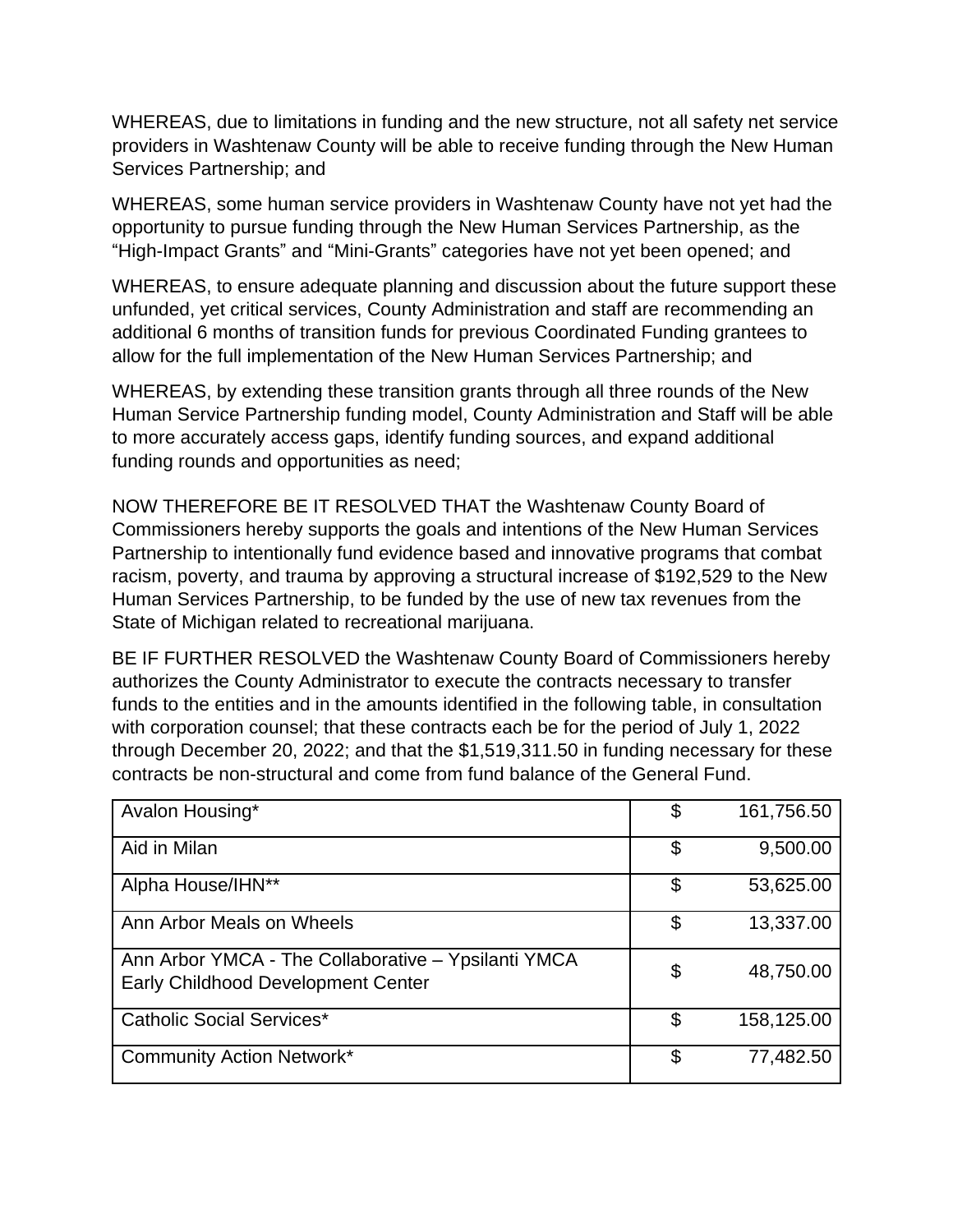| Faith in Action                                                               | \$                       | 10,000.00  |
|-------------------------------------------------------------------------------|--------------------------|------------|
| Foundation Preschool*                                                         | \$                       | 82,500.00  |
| <b>Growing Hope</b>                                                           | \$                       | 8,877.00   |
| Home of New Vision*                                                           | \$                       | 45,035.00  |
| Housing Access for Washtenaw County (Salvation Army)                          | \$                       | 52,500.00  |
| Housing Bureau for Seniors*                                                   | \$                       | 18,050.00  |
| Jewish Family Services*                                                       | \$                       | 89,254.00  |
| Legal Services of South-Central Michigan*                                     | \$                       | 95,500.00  |
| <b>Manchester Community Resource Center</b>                                   | \$                       | 13,707.00  |
| Mentor <sub>2Youth</sub>                                                      | \$                       | 6,800.00   |
| Milan Seniors for Healthy Living - Social Connectivity                        | \$                       | 15,000.00  |
| Ozone House***                                                                | \$                       | 126,827.00 |
| PATH/Port (WCMH)                                                              | \$                       | 50,000.00  |
| Peace Neighborhood Center                                                     | \$                       | 16,875.00  |
| Safehouse**                                                                   | \$                       | 46,986.00  |
| <b>SOS Community Services****</b>                                             | $\overline{\mathcal{L}}$ | 98,325.50  |
| <b>Student Advocacy Center*</b>                                               | \$                       | 111,264.00 |
| Unified**                                                                     | \$                       | 15,546.00  |
| Washtenaw Area Council for Children*                                          | \$                       | 7,313.00   |
| Washtenaw Community College Foundation - The Parkridge<br>Youth Program (PYP) | \$                       | 33,294.00  |
| Washtenaw ISD Early Head Start                                                | \$                       | 45,000.00  |
| <b>Washtenaw Literacy</b>                                                     | \$                       | 8,082.00   |

*\*-previous extension through City Funding*

*\*\* - previous extension through Urban County Funding*

*\*\*\* - previous extension through City and County Funding*

*\*\*\*\* - previous extension through City and Urban County Funding*